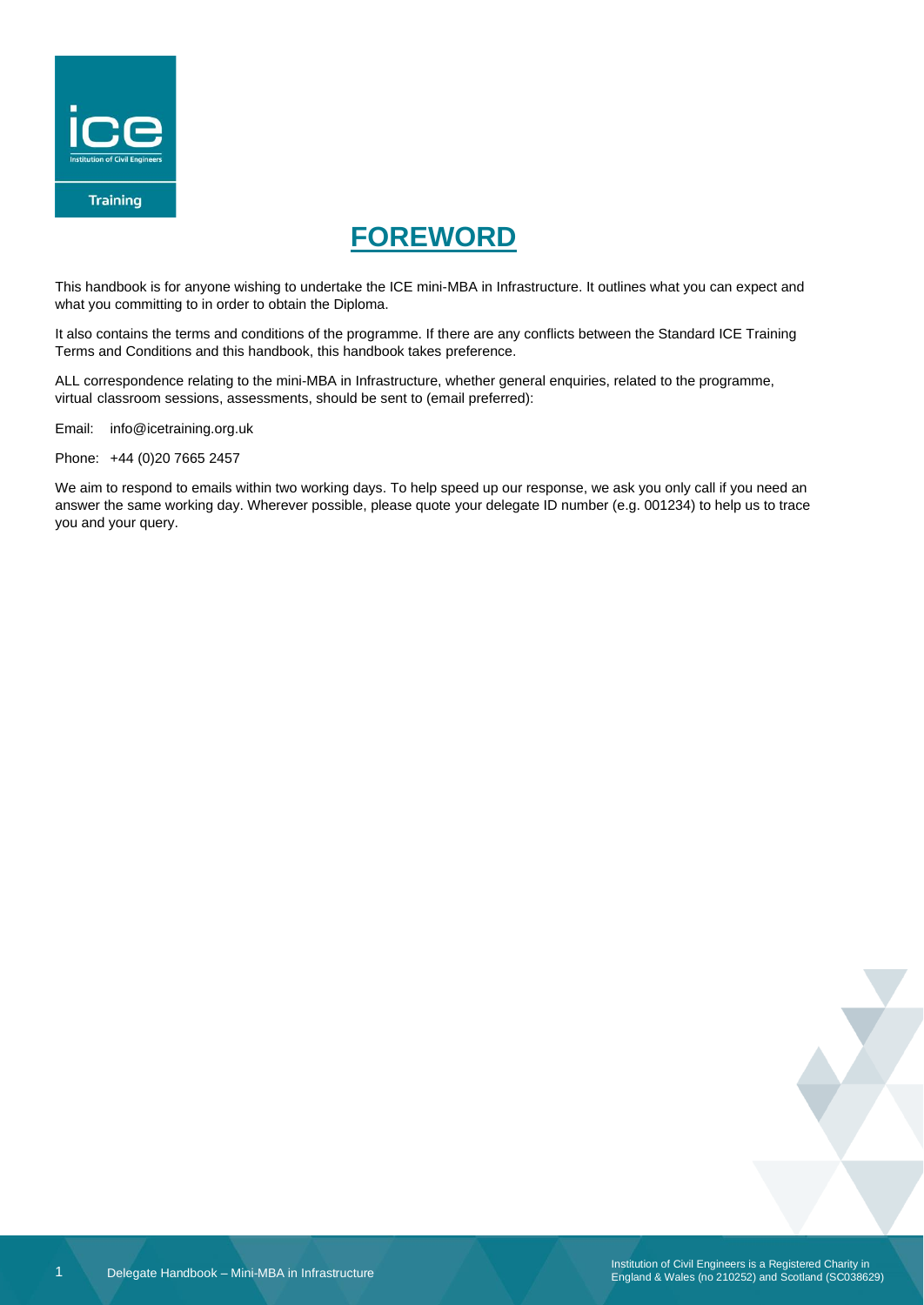

# Mini-MBA in Infrastructure: Delegate handbook

### <span id="page-1-0"></span>**Contents**

| 3. |  |
|----|--|

 $\overline{2}$ 

Institution of Civil Engineers is a Registered Charity in<br>England & Wales (no 210252) and Scotland (SC038629)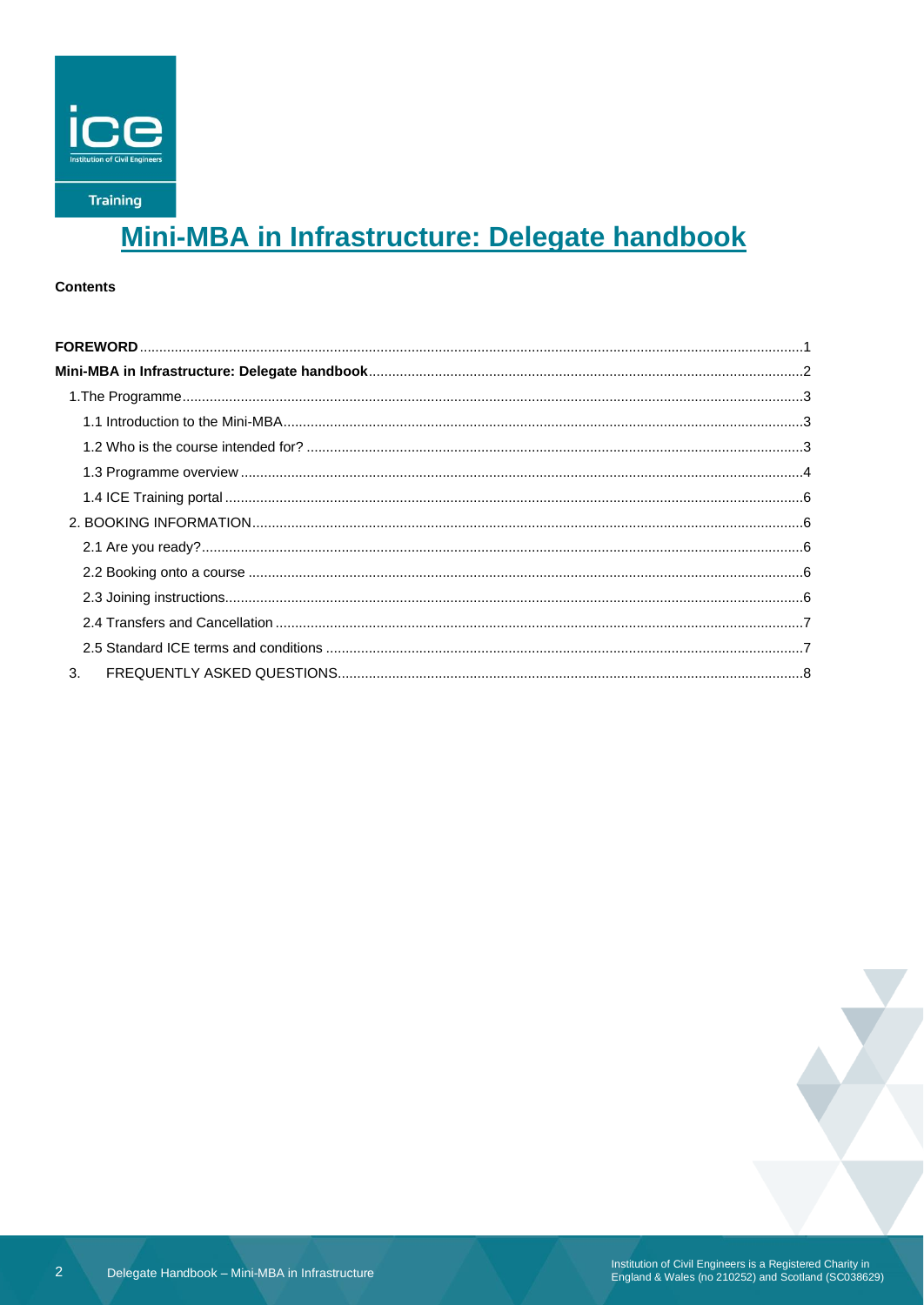

# <span id="page-2-0"></span>**1.The Programme**

## <span id="page-2-1"></span>**1.1 Introduction to the Mini-MBA**

The ICE mini-MBA in Infrastructure is designed to support those wishing to progress their career into strategic roles by expanding their leadership skills and knowledge. Building upon prior knowledge and skills it will enable engineers and others to direct your personal and professional development towards gaining your leadership and director level roles within the infrastructure sector.

This programme is specially designed by the engineers for engineers – it examines the typical issues and concerns facing technical professionals from a management and leadership perspective – developing an understanding of the root causes and exploring practical solutions.

## <span id="page-2-2"></span>**1.2 Who is the course intended for?**

This programme is intended for mid-career engineers/managers who will ideally have had basic management and supervisory experience and are seeking to progress to senior/executive management.

It will be suitable for your development if:

- You are a junior/middle manager who wants to progress your career into leadership
- You will have the day-to-day task of managing infrastructure
- You will have financial management of projects
- You are responsible for business opportunities and bids for large scale projects
- You work strategically to improve procedures, standards or policies
- You are a leading co-ordinator on relatively complex projects, possibly managing several simultaneously
- You may run a team of more junior managers
- You have 3 + years' experience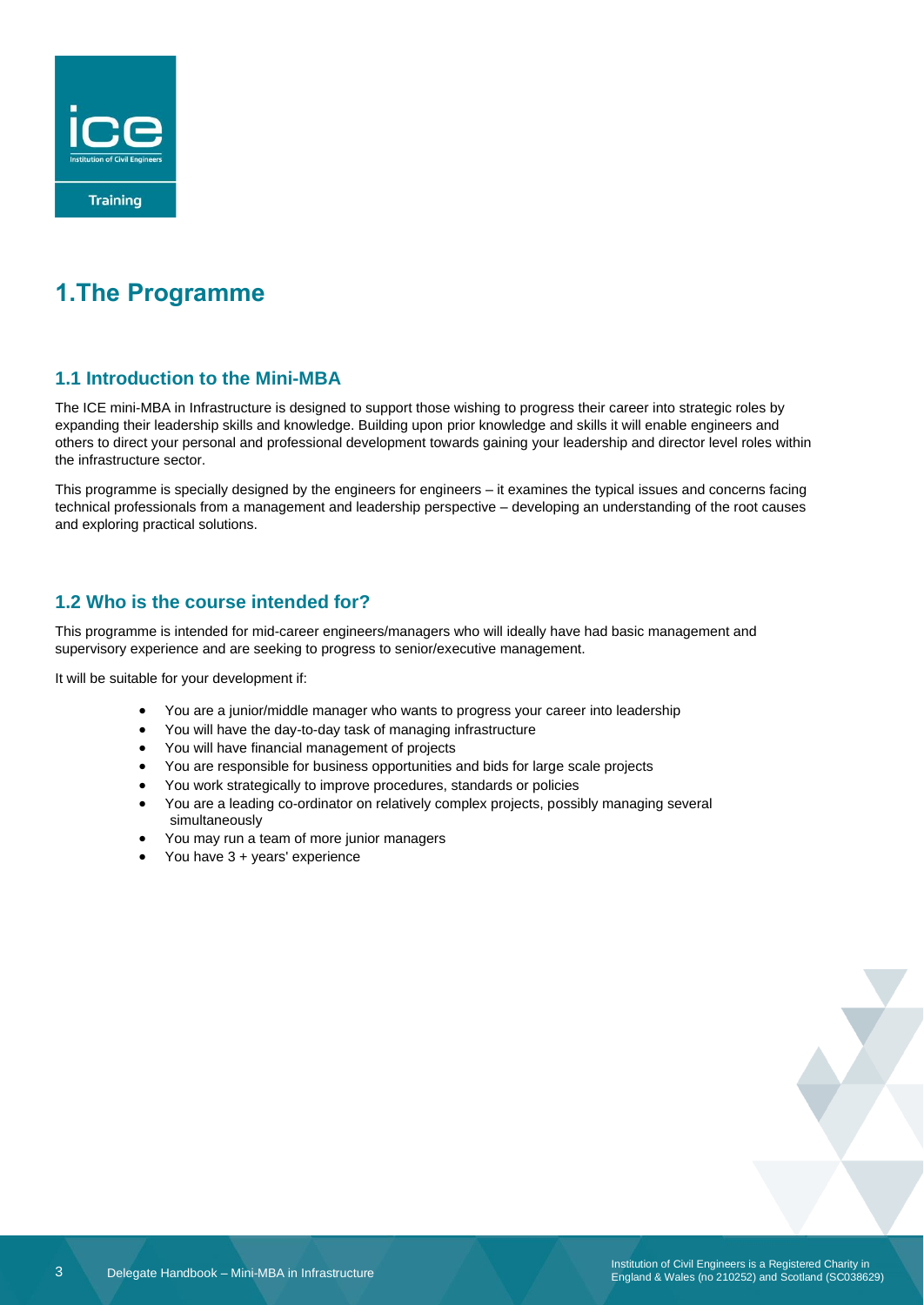

### <span id="page-3-0"></span>**1.3 Programme overview**

### **What is involved in the mini-MBA programme?**

There are **three** components in the programme,

### 1. eLearning

There are 6 eLearning modules in this programme, and you will have access to all modules after purchase of the course through the 12 months' enrolment period. Each module takes approximately 3 hours to complete, and there are tests built in the modules for knowledge check purposes. The module will only be marked as COMPLETE if you completed all the learnings and PASSED the test. There is no limitation on the number of attempts for the test. You will also be able to repeat any module to refresh your knowledge, or for revision purposes.

- Management and Leadership for Engineers
- Procurement, Contracts and Project Management
- Project Appraisal and Financial Management
- Introduction to Sustainable Development
- Digital Transformation: Implementing a BIM Strategy
- CDM2015: The full picture, principles and practice

### 2. Virtual classroom

The virtual classroom session lasts for two days. There will be opportunities for group discussion, talking through real life scenarios and relevant case studies, you will be able to interact and learn from the tutor and other delegates.

The two-day virtual classroom course will be covering:

- Management and Leadership basic model
- Fundamental Business Structure of Commercial Organisations
- Management as a Science
- People and Culture
- **Business Delivery**
- The Role of Self
- Business Development
- Leadership in the real World

You will be able to download the delegate course note for the two days sessions on ICE Training portal.

Please note: It is highly recommended that you complete the eLearning module *Management and Leadership for Engineers* before you are sitting in the virtual classroom session, it will assist you with understanding some of the course terminology and conventions.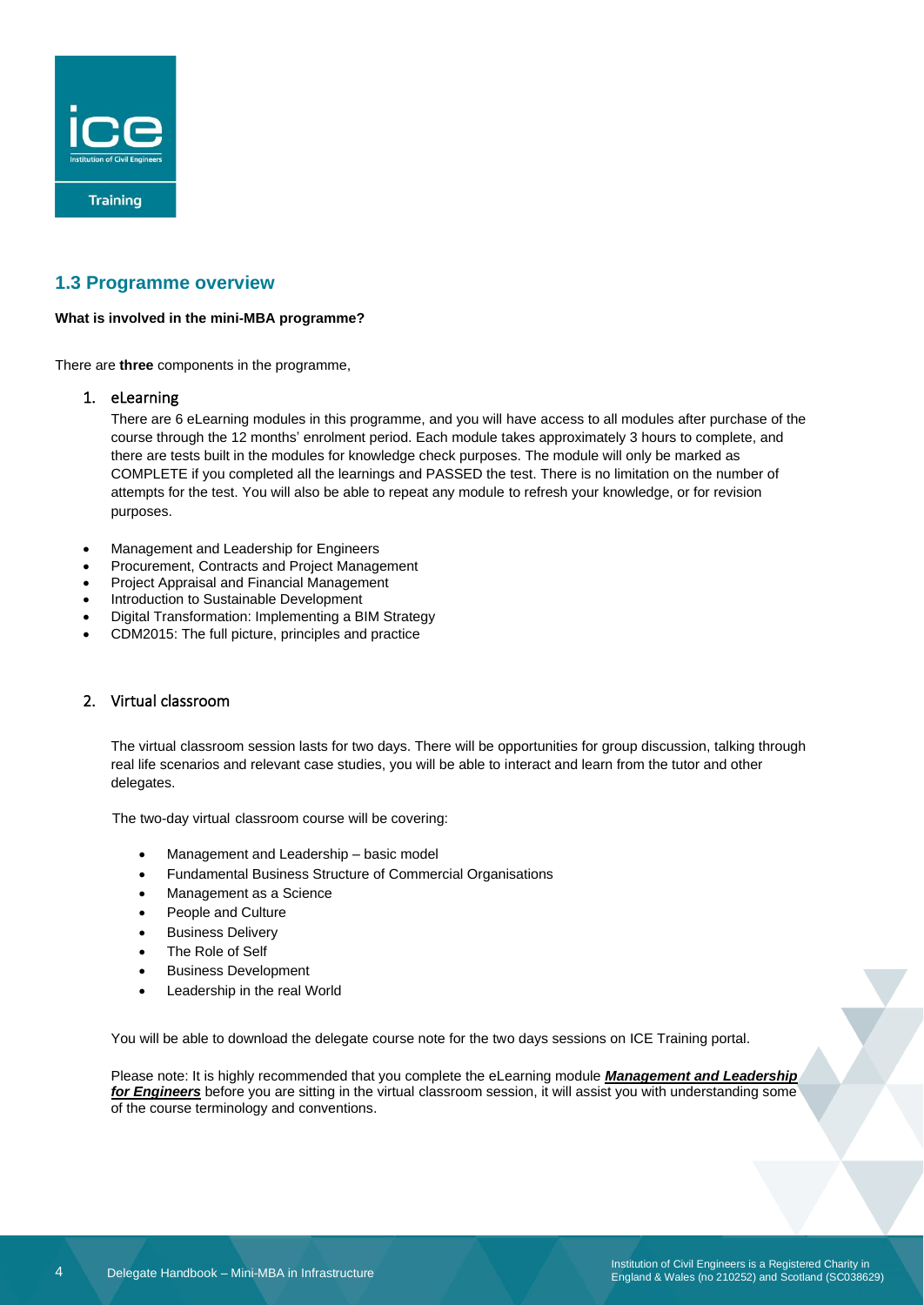

### 3. Assessment

This is a written statement where you are asked to demonstrate what you have learned since the start of this programme, and how you have applied the knowledge to your working practice. You will have access to the assessment guide and written statement template when you purchase the course.

### The questions in the assessment template are designed to make you think and will test your development since undertaking the course.

Upon completion of the virtual classroom and eLearning, you will be able to book your assessment by submitting your written statement on the learning portal no less than 6 months after your course start date. You can start filling in the statement template to log your progress from Day 1, it can be a working document, but it will need to be detailed and stand up to scrutiny. Once completed it, will need to be ratified by your line manager, other senior managers or a suitable peer. You should complete this document before 12 months of your course start date, however, there is no limitation on how long you can take to submit your assessment.

Once your assessment has been submitted and acknowledged by the assessor, you will be able to book your telephone interview with the assessor on the learning portal. They will go through your achievements with you and will decide your final mark.

### **Make sure that your statement is your own**

It is reasonable to expect that you will discuss your assessment with colleagues or consult other sources when deciding upon your evidence. However, the statement you supply should be your own response in your own words. It is your development that is being assessed.

### **Notification of Results**

Once your results have been verified, you will be able to check your result on the ICE Training portal.

### **Certification**

If you passed the assessment, you will be able to review, download and print your Certificate via the ICE training portal. We will NOT provide any hard copy certificate.

### **Resubmission**

If you failed the assessment, you will be able to check feedback and advice from assessors on further development required. You will be able to reapply with further evidence in your statement upon payment of an addition fee of £250. There is no limitation on how long you can take to re-submit your assessment.

### **Appeals procedure**

If you feel you have grounds for complaint or disagree with assessment results and feedback from assessors, you can submit an appeal to [info@icetraining.org.uk,](mailto:info@icetraining.org.uk) giving details of your appeal with supporting evidence, no later than 5 working days from the reveal of your result.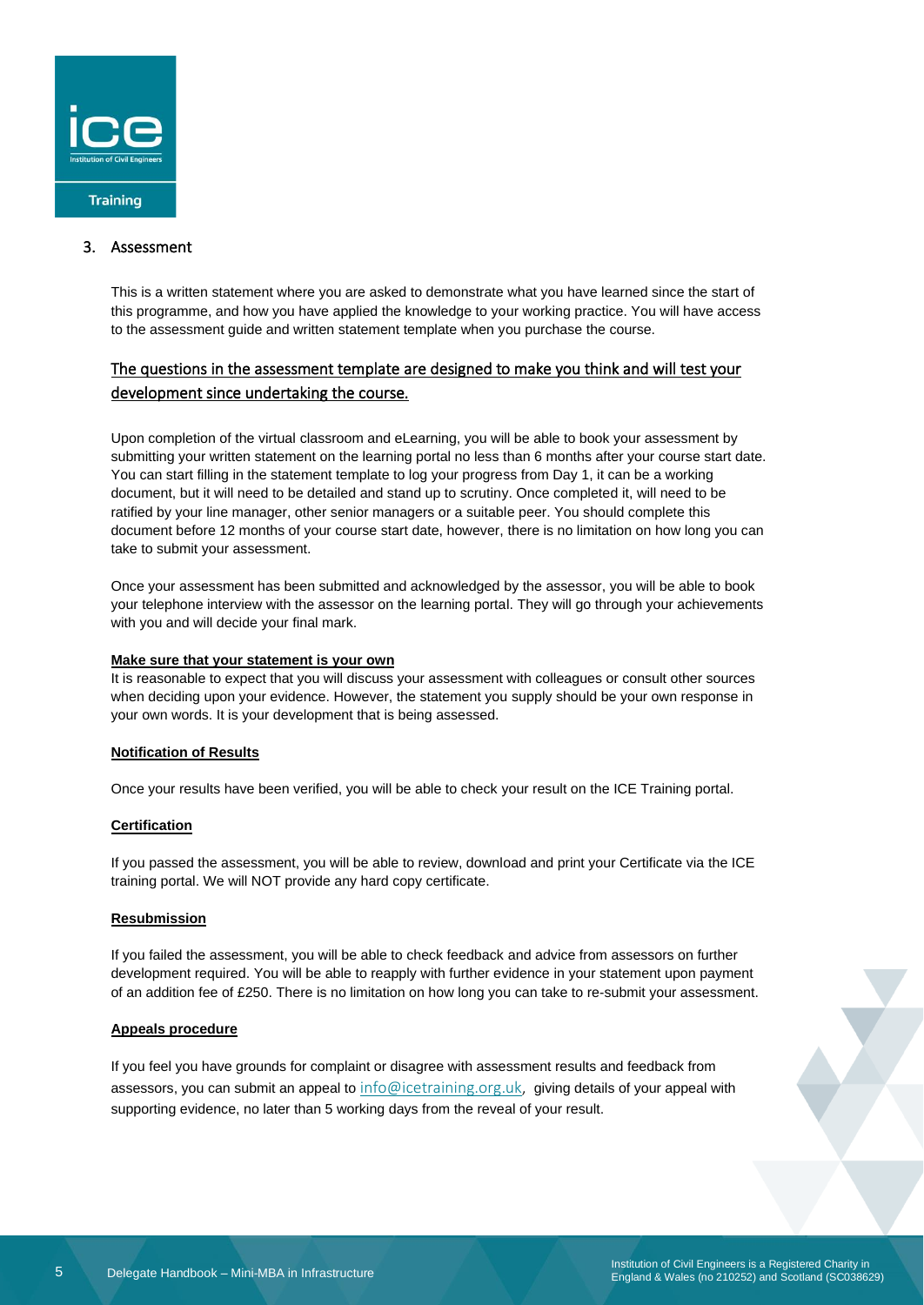

If your appeal is to request your statement and interview to be re-assessed and conducted, you will be charged a fee of £250 for the re-assessment and will be sent an invoice. Your re-assessment will not be arranged until the invoice has been paid. If the re-assessment changes your result from Fail to Pass, your re-assessment fee will be refunded in full.

We will acknowledge your appeal within 2 working days of receipt and aim to investigate the grounds for your appeal and provide a reply within 10 working days.

## <span id="page-5-0"></span>**1.4 ICE Training portal**

To access the prrogramme, you are required to create a personal account the ICE Training website [www.icetraining.org.uk](http://www.icetraining.org.uk/) .

To create your ICE training account, go to the ICE website and select the '**'Login/Register'** from the top righthand menu of the website) and register your details (if you have previously registered then simply log in using your current details). This is your personal area within the website and is used to display and access your online training courses and assessments.

# <span id="page-5-1"></span>**2. BOOKING INFORMATION**

## <span id="page-5-2"></span>**2.1 Are you ready?**

As outlined above, the mini-MBA Programme will require commitment of your time during the 12-month period, totaling around **40** study hours.

- ✓ eLearning = 6 \* 3 hrs = 18 hours
- $\checkmark$  virtual Classroom = 2  $*$  7 hrs = 14 hours
- $\checkmark$  Written Statement = 8 10 hours

### <span id="page-5-3"></span>**2.2 Booking onto a course**

**How many delegates:** Users can book up to 5 delegates at the same time via our website. If you wish to book more than 5 delegates please contact us o[n info@icetraining.org.uk.](mailto:info@icetraining.org.uk)

**Confirmation email:** On successful completion of your booking, you will receive a Confirmation email informing you the booking is being processed and you will also receive an Invoice for payment (30-day terms).

### <span id="page-5-4"></span>**2.3 Joining instructions**

Your joining instructions to the virtual classroom sessions will be issued 10 calendar days before the virtual classroom start date. If, due to unforeseen circumstances, a course is cancelled, re-scheduled or moved, ICE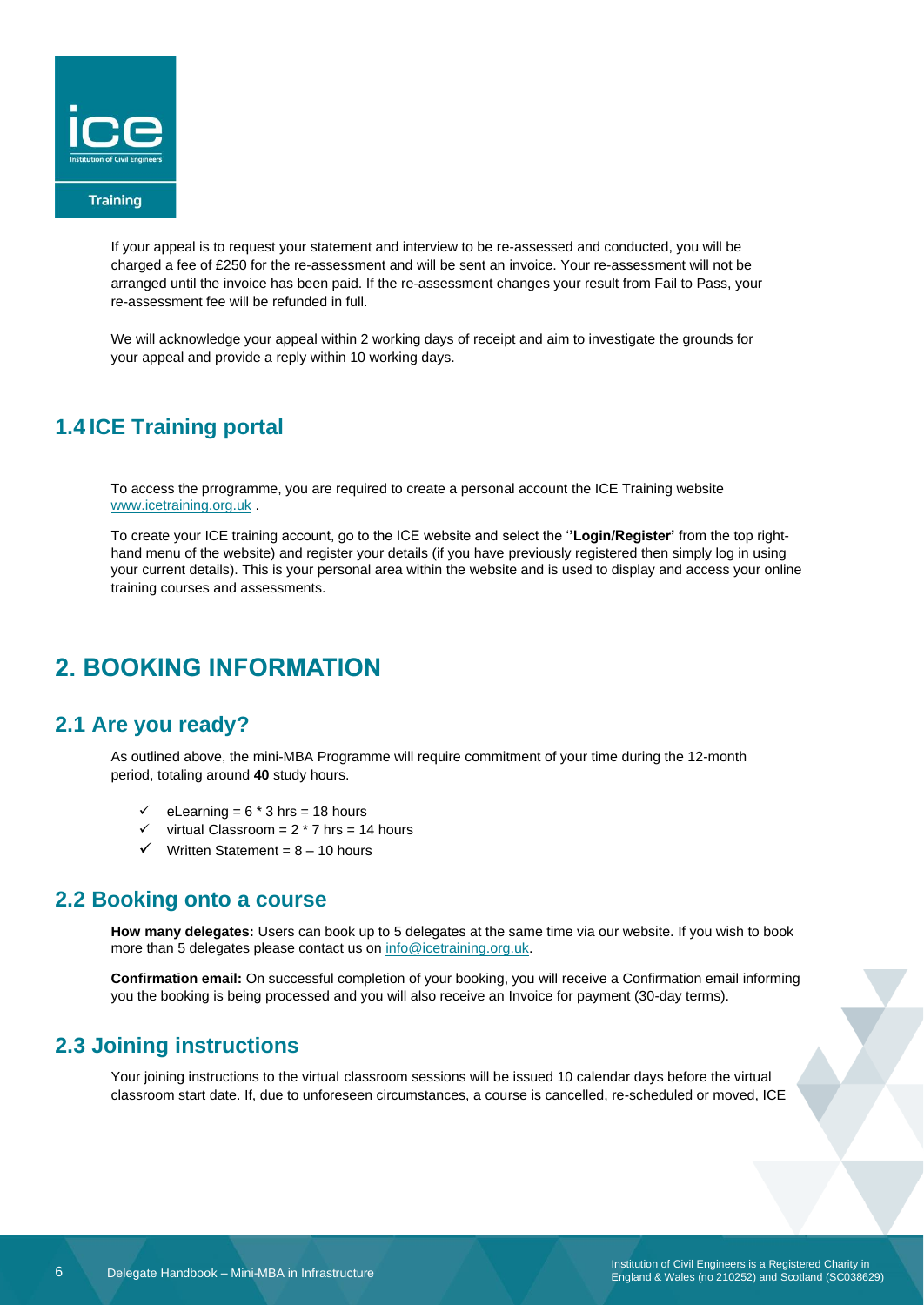

accepts no liability for any loss of expenses that may be incurred by you prior to the issue of your joining instructions.

# <span id="page-6-0"></span>**2.4 Transfers and Cancellation**

Once enrolled onto a mini-MBA programme, the delegate may make one request to transfer to a different virtual classroom date subject to available bookings. Only ONE transfer is allowed per delegate. If any transfer is subsequently cancelled, the original Course Fee is non-refundable.

Cancellation Fees and/or Transfer Fees below shall apply to cancellation or transfers by the delegate, which the delegate shall pay within 30 days of the invoice:

| Written notice period before<br>virtual classroom session takes<br>place | <b>Cancellation Fee*</b>              | <b>Transfer Fee</b>               |
|--------------------------------------------------------------------------|---------------------------------------|-----------------------------------|
| 29 days or more                                                          | None                                  | None                              |
| 15 to 28 days                                                            | 50% of virtual classroom Fee<br>£700  | 15% of virtual classroom Fee £700 |
| 14 days or less                                                          | 100% of virtual classroom Fee<br>£700 | 30% of virtual classroom Fee £700 |

\* On top of the Cancellation fees listed in the table, if delegates accessed any eLearning modules at the point of cancellation, £205 will be charged per module.

Any Cancellation or request to transfer a Booking must be notified to Thomas Telford via [info@icetraining.org.uk](mailto:nfo@icetraining.org.uk) in writing.

# <span id="page-6-1"></span>**2.5 Standard ICE terms and conditions**

All the terms and conditions in the ICE standard terms and conditions, as published on our website [\(https://www.icetraining.org.uk/terms-conditions\)](https://www.icetraining.org.uk/terms-conditions), remain in force. However, if there are any conflicts between the published T&Cs and this handbook, the information in this handbook will take precedence over the published standard T&Cs.

Institution of Civil Engineers is a Registered Charity in England & Wales (no 210252) and Scotland (SC038629)